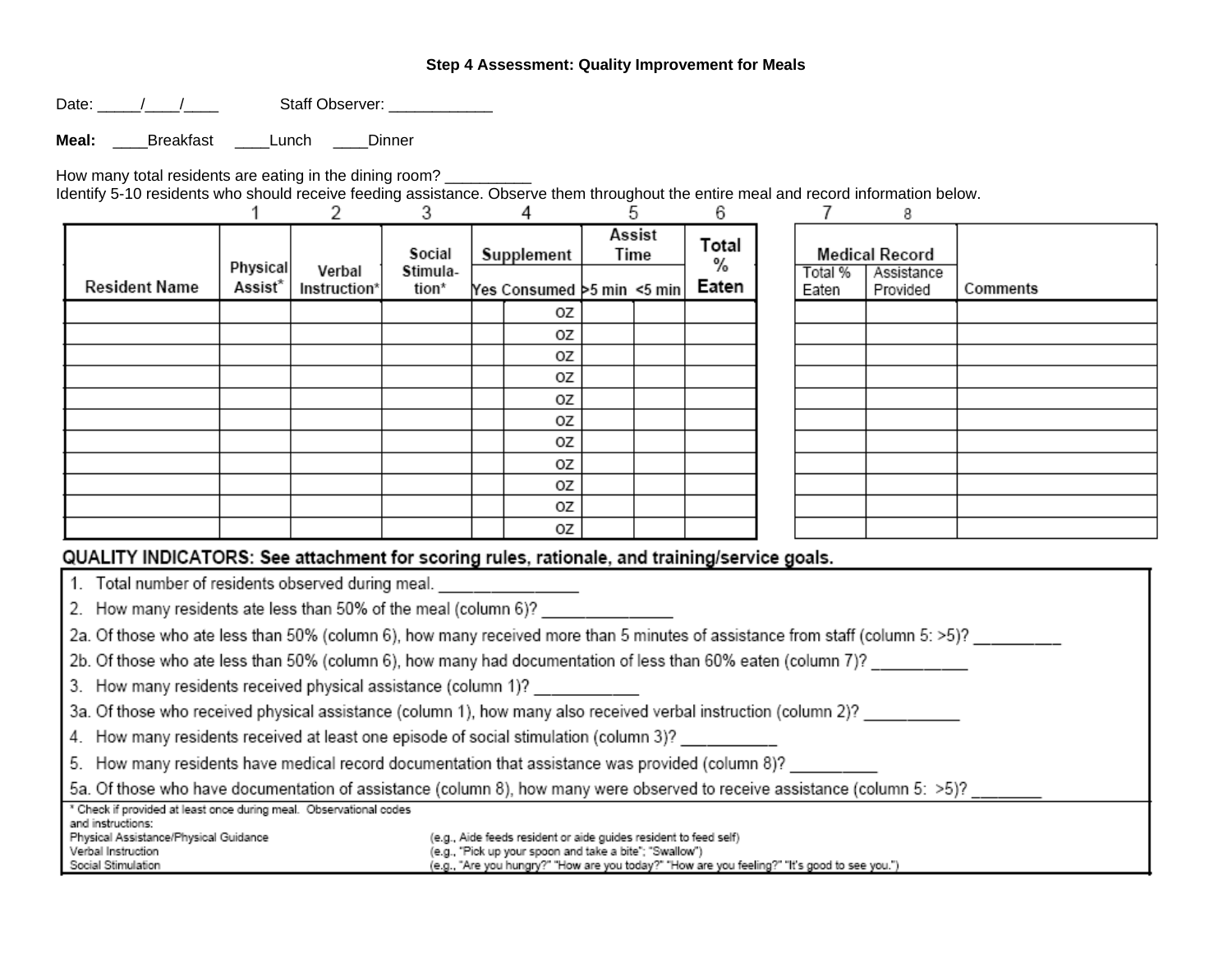## **Step 4 Assessment: Quality Improvement for Meals**

# **EVALUATE MEALTIME CARE WITH THESE SIX QUALITY INDICATORS**

We present below the rules and rationale that quide the scoring of six QIs related to feeding assistance, all of them based on our previous work. The scoring rule for each QI reflects a liberal approach that maximizes the opportunity to "pass."

## **1. Proportion of residents eating in the dining room.**

#### Score: No rule for this one; however…

Rationale: All residents should be encouraged to eat all of their meals in the dining room for several reasons. First, most residents say they prefer to eat their meals in the dining room. Second, presence in the dining room allows the staff to provide time-efficient feeding assistance to small groups of residents. And third, dining in a common room promotes social interaction among residents and staff, which in turn stimulates food and fluid intake.

Service/Training Goal: Ideally, all residents, excluding those who are bed-bound, tube-fed, or on hospice or palliative care, should eat all of their meals in the dining room. This includes breakfast and dinner, which are often served in residents' rooms. Supervisors should work with staff to identify ways to increase the number of residents who eat in the dining room, including using non-traditional staff to help transport residents and offering two seatings per meal period.

## **2. Staff ability to provide assistance to high-risk residents.**

Scoring Rule: Score as "fail" residents who eat less than 50% of their food and receive less then five minutes of staff assistance during the meal. Rationale: All residents with low intake who are responsive to the mealtime intervention should receive feeding assistance for 30 to 45 minutes in small groups of three from one staff member. Thus, if any observed resident receives less than five minutes of assistance, then feeding assistance is not being provided according to the protocol. Inadequate feeding assistance is particularly detrimental to residents who consistently eat less than 50% of each meal and thus are at especially high risk for weight loss and undernutrition.

Service/Training Goal: All nurse aides should provide adequate feeding assistance to all nutritionally at-risk residents.

## **3. Staff ability to accurately document clinically significant low food and fluid intake among residents.**

Scoring Rule: Score as "fail" residents who eat less than 50% of their meal based on the supervisor's observations, but who are reported by nurse aides to have consumed 60% or more.

Rationale: While residents who consistently eat less than 75% of most meals meet the MDS criterion for low intake, recent evidence suggests that those who consistently eat less than 50% are at a significantly higher risk for weight loss. Thus, if staff document that a resident consumed more than 60% of a meal when, in fact, the resident ate less than 50%, they are likely failing to identify a clinically significant intake problem for that resident.

Service/Training Goal: All nurse aides should be trained to use the same guidelines to calculate residents' food and fluid intake. Note: before and after photographs of residents' meal trays serve as a helpful training tool for teaching staff how to conduct intake estimates. You don't need many photo-pairs for training; just a few will do.